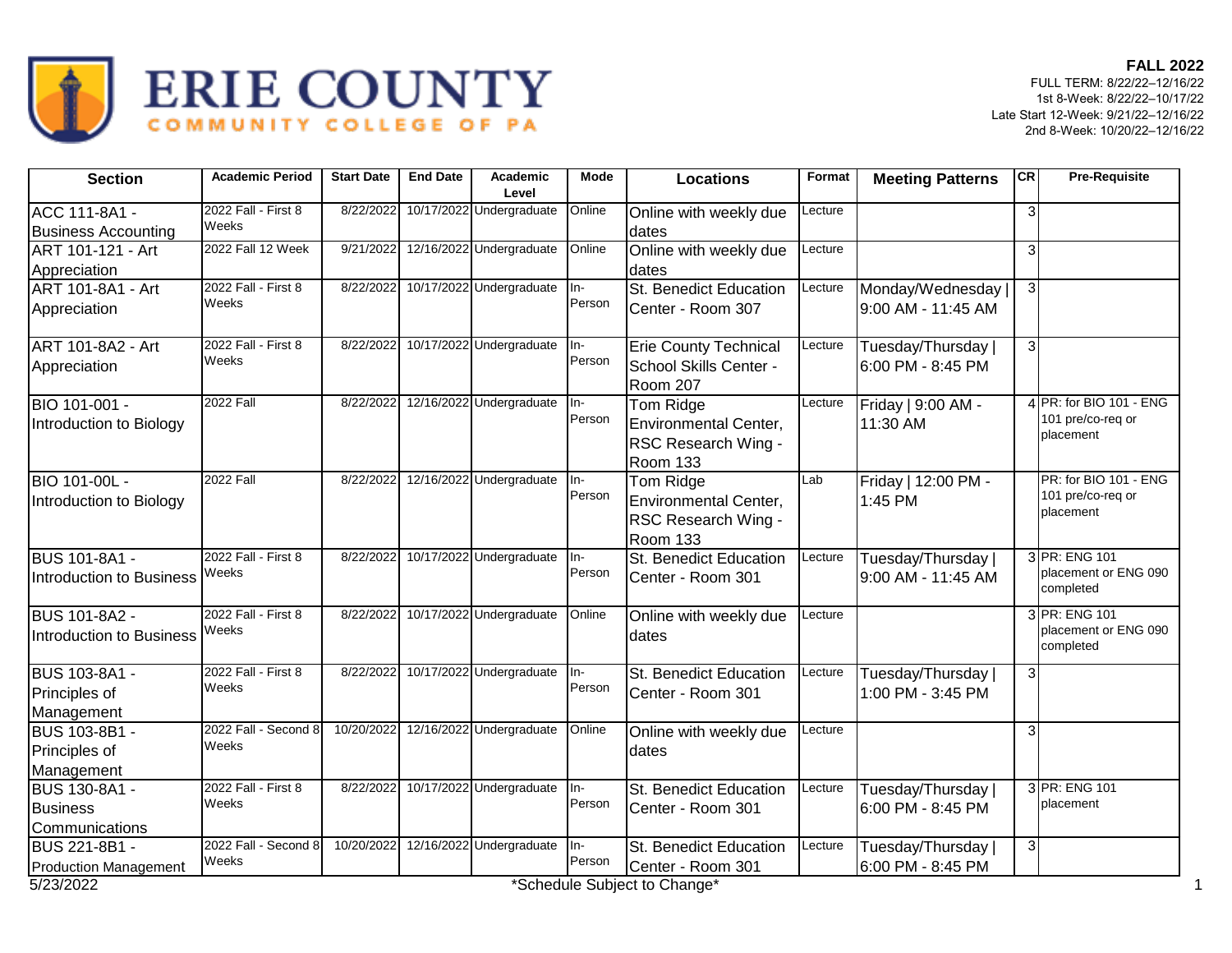



| <b>Section</b>                                                       | <b>Academic Period</b>        | <b>Start Date</b> | <b>End Date</b> | Academic<br>Level        | Mode            | <b>Locations</b>                                                          | Format  | <b>Meeting Patterns</b>                  | CR             | <b>Pre-Requisite</b>           |
|----------------------------------------------------------------------|-------------------------------|-------------------|-----------------|--------------------------|-----------------|---------------------------------------------------------------------------|---------|------------------------------------------|----------------|--------------------------------|
| CIS 100-121 -<br><b>Computer Applications</b><br>and Concepts        | 2022 Fall 12 Week             | 9/21/2022         |                 | 12/16/2022 Undergraduate | Online          | Online with weekly due<br>dates                                           | Lecture |                                          | $\overline{3}$ |                                |
| ICIS 100-8A1 -<br>Computer Applications<br>and Concepts              | 2022 Fall - First 8<br>Weeks  | 8/22/2022         |                 | 10/17/2022 Undergraduate | lln-<br>Person  | St. Benedict Education<br>Center - Room 303/305                           | Lecture | Monday/Wednesday  <br>9:00 AM - 11:45 AM | $\overline{3}$ |                                |
| CIS 100-8A2 -<br>Computer Applications<br>and Concepts               | 2022 Fall - First 8<br>Weeks  | 8/22/2022         |                 | 10/17/2022 Undergraduate | Online          | Online with weekly due<br>dates                                           | Lecture |                                          | 3              |                                |
| CIS 100-8B1 -<br>Computer Applications<br>and Concepts               | 2022 Fall - Second 8<br>Weeks | 10/20/2022        |                 | 12/16/2022 Undergraduate | $In-$<br>Person | St. Benedict Education<br>Center - Room 303/305                           | Lecture | Tuesday/Thursday  <br>1:00 PM - 3:45 PM  | $\overline{3}$ |                                |
| CIS 100-8B2 -<br><b>Computer Applications</b><br>and Concepts        | 2022 Fall - Second 8<br>Weeks | 10/20/2022        |                 | 12/16/2022 Undergraduate | In-<br>Person   | <b>Erie County Technical</b><br>School Skills Center -<br><b>Room 210</b> | Lecture | Monday/Wednesday  <br>6:00 PM - 8:45 PM  | $\overline{3}$ |                                |
| ICIS 100-8B3 -<br>Computer Applications<br>and Concepts              | 2022 Fall - Second 8<br>Weeks | 10/20/2022        |                 | 12/16/2022 Undergraduate | Online          | Online with weekly due<br>dates                                           | Lecture |                                          | $\overline{3}$ |                                |
| CIS 113-8A1 - IT<br><b>Hardware Essentials</b><br>and Support        | 2022 Fall - First 8<br>Weeks  | 8/22/2022         |                 | 10/17/2022 Undergraduate | $In-$<br>Person | <b>Erie County Technical</b><br>School Skills Center -<br>Room 210        | Lecture | Monday/Wednesday  <br>6:00 PM - 8:45 PM  | $\overline{3}$ |                                |
| <b>CIS 113-8A2 - IT</b><br><b>Hardware Essentials</b><br>and Support | 2022 Fall - First 8<br>Weeks  | 8/22/2022         |                 | 10/17/2022 Undergraduate | Online          | Online with weekly due<br>dates                                           | Lecture |                                          | $\overline{3}$ |                                |
| CIS 115-8A1 -<br><b>Information Technology</b><br>Fundamentals       | 2022 Fall - First 8<br>Weeks  | 8/22/2022         |                 | 10/17/2022 Undergraduate | Online          | Online with weekly due<br>dates                                           | Lecture |                                          | 3              |                                |
| <b>I</b> CIS 117-8A1 -<br><b>Operating Systems</b><br>Interfaces     | 2022 Fall - First 8<br>Weeks  | 8/22/2022         |                 | 10/17/2022 Undergraduate | Online          | Online with weekly due<br>dates                                           | _ecture |                                          |                | 3 PR: Completion of CIS<br>113 |
| CIS 119-8B1 -<br>Introduction to<br>Programming: Python              | 2022 Fall - Second 8<br>Weeks | 10/20/2022        |                 | 12/16/2022 Undergraduate | ln-<br>Person   | <b>St. Benedict Education</b><br>Center - Room 303/305                    | Lecture | Tuesday/Thursday  <br>6:00 PM - 8:45 PM  |                | 4 PR: Completion of CIS<br>113 |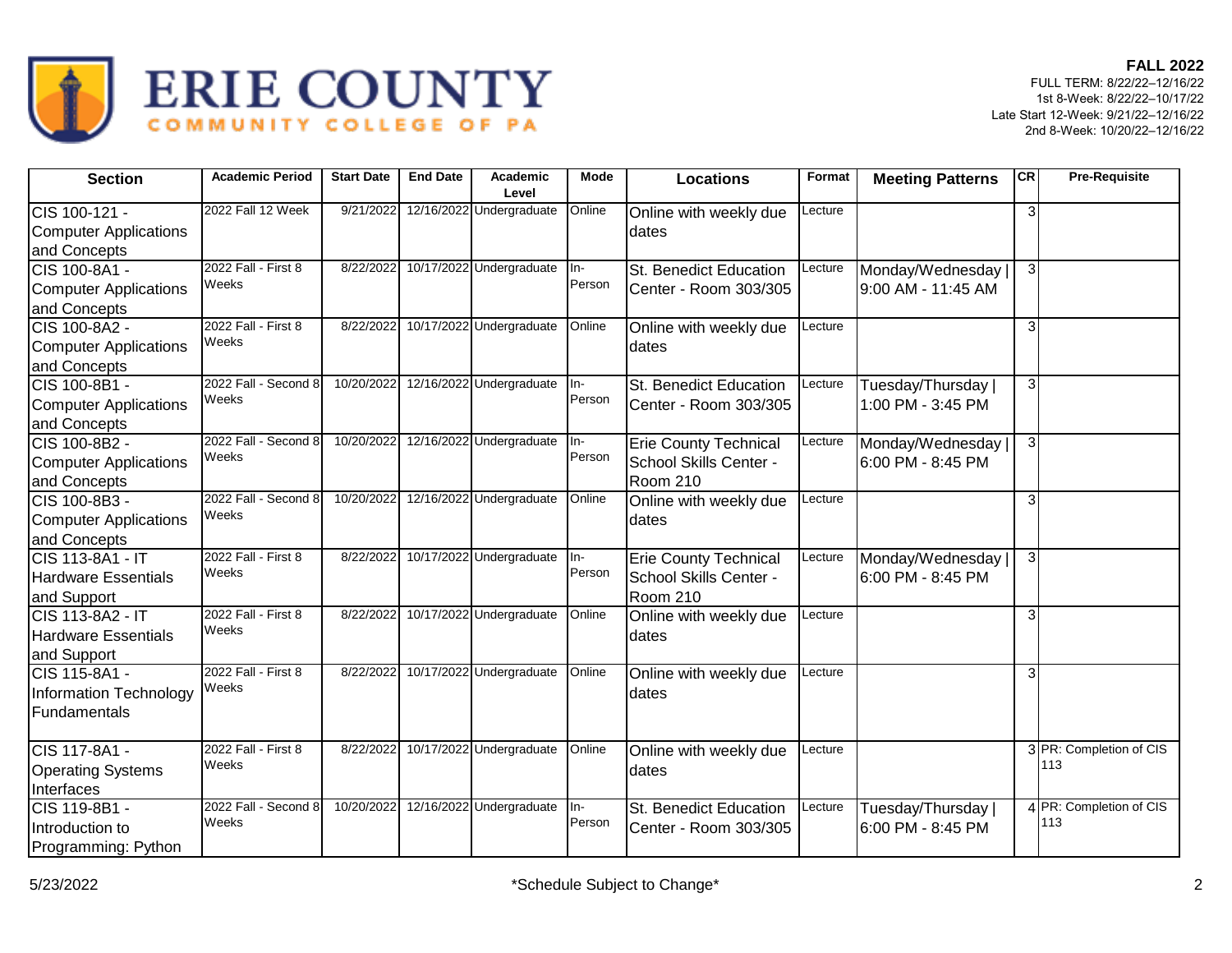

| 3 PR: Completion of CIS<br>2022 Fall - Second 8<br>10/20/2022<br>12/16/2022 Undergraduate<br>CIS 120-8B1 - Network<br>Online<br>Lecture<br>Online with weekly due<br>Weeks<br>113<br>Integration and Management<br>dates<br>2022 Fall - First 8<br>10/17/2022 Undergraduate<br>3 PR: Completion of CIS<br>8/22/2022<br>Online<br>Lecture<br>Online with weekly due<br>Weeks<br>113<br><b>Introduction to Network</b><br>dates<br>Security<br>2022 Fall - Second 8<br>12/16/2022 Undergraduate<br>3 PR: Completion of CIS<br>CIS 215-8B1 -<br>10/20/2022<br>Online<br>Lecture<br>Online with weekly due<br>Weeks<br>113<br>Database Design and<br>dates<br>Application<br>12/16/2022 Undergraduate<br>2022 Fall - Second 8<br>10/20/2022<br>3 PR: Completion of CIS<br>CIS 250-8B1 -<br>Online<br>Online with weekly due<br>Lecture<br>Weeks<br>113<br>Internet/Intranet<br>dates<br>Networking<br>12/16/2022 Undergraduate<br>EAS 101-8B1 - Earth<br>2022 Fall - Second 8<br>10/20/2022<br>Online<br>Lecture<br>Online with weekly due<br>4<br>Weeks<br>Science: Meteorology<br>dates<br>with Lab<br>EAS 101-8BL - Earth<br>10/20/2022 12/16/2022 Undergraduate<br>2022 Fall - Second 8<br>Online<br>Laborato<br>Online with weekly due<br>$\overline{4}$<br>Weeks<br>ry<br>Science: Meteorology<br>dates<br>with Lab<br>2022 Fall - First 8<br>10/17/2022 Undergraduate<br>ECO 101-8A1 -<br>8/22/2022<br>Tuesday/Thursday  <br>3<br>ln-<br><b>Erie County Technical</b><br>Lecture<br>Weeks<br>Person<br>School Skills Center -<br>6:00 PM - 8:45 PM<br><b>Room 210</b><br>12/16/2022 Undergraduate<br>2022 Fall - Second 8<br>10/20/2022<br>ECO 102-8B1 -<br><b>Erie County Technical</b><br>Tuesday/Thursday<br>3 <sup>1</sup><br>In-<br>Lecture<br>Person<br>Weeks<br>Principles of<br>School Skills Center -<br>6:00 PM - 8:45 PM<br><b>Room 207</b><br>Microeconomics<br><b>2022 Fall</b><br>12/16/2022 Developmental<br>3 PR: ENG 090<br>8/22/2022<br>ENG 090-001 -<br>In-<br>St. Benedict Education<br>Monday/Wednesday<br>Lecture<br>Education<br>Person<br>placement<br>9:00 AM - 10:15 AM<br>Fundamentals of<br>Center - Room 311<br><b>College Writing</b><br><b>2022 Fall</b><br>3 PR: ENG 090<br>12/16/2022 Developmental<br>8/22/2022<br><b>St. Benedict Education</b><br>Tuesday/Thursday<br>ENG 090-002 -<br>ln-<br>Lecture<br>Education<br>Person<br>placement<br>1:00 PM - 3:45 PM<br>Fundamentals of<br>Center - Room 311<br><b>College Writing</b><br>2022 Fall 12 Week<br>12/16/2022 Developmental<br>3 PR: ENG 090<br>9/21/2022<br>ENG 090-121 -<br>In-<br>St. Benedict Education<br>Lecture<br>Tuesday/Thursday  <br>Person<br>Education<br>placement<br>Fundamentals of<br>Center - Room 311<br>9:00 AM - 10:50 AM<br>2022 Fall - First 8<br>10/17/2022 Undergraduate<br>3 PR: ENG 101<br>8/22/2022<br>Monday/Wednesday<br>ENG 101-8A1 - English<br>ln-<br>St. Benedict Education<br>Lecture<br>Weeks<br>Person<br>Center - Room 309<br>9:00 AM - 11:45 AM<br>Composition I | <b>Section</b> | <b>Academic Period</b> | <b>Start Date</b> | <b>End Date</b> | Academic<br>Level | Mode | <b>Locations</b> | Format | <b>Meeting Patterns</b> | <b>CR</b> | <b>Pre-Requisite</b>              |
|------------------------------------------------------------------------------------------------------------------------------------------------------------------------------------------------------------------------------------------------------------------------------------------------------------------------------------------------------------------------------------------------------------------------------------------------------------------------------------------------------------------------------------------------------------------------------------------------------------------------------------------------------------------------------------------------------------------------------------------------------------------------------------------------------------------------------------------------------------------------------------------------------------------------------------------------------------------------------------------------------------------------------------------------------------------------------------------------------------------------------------------------------------------------------------------------------------------------------------------------------------------------------------------------------------------------------------------------------------------------------------------------------------------------------------------------------------------------------------------------------------------------------------------------------------------------------------------------------------------------------------------------------------------------------------------------------------------------------------------------------------------------------------------------------------------------------------------------------------------------------------------------------------------------------------------------------------------------------------------------------------------------------------------------------------------------------------------------------------------------------------------------------------------------------------------------------------------------------------------------------------------------------------------------------------------------------------------------------------------------------------------------------------------------------------------------------------------------------------------------------------------------------------------------------------------------------------------------------------------------------------------------------------------------------------------------------------------------------------------------------------------------------------------------------------------------------------------------------------------------------------------------------------------------------------------------------------------------------------------------------|----------------|------------------------|-------------------|-----------------|-------------------|------|------------------|--------|-------------------------|-----------|-----------------------------------|
| CIS 185-8A1 -<br>Macroeconomics<br><b>College Writing</b>                                                                                                                                                                                                                                                                                                                                                                                                                                                                                                                                                                                                                                                                                                                                                                                                                                                                                                                                                                                                                                                                                                                                                                                                                                                                                                                                                                                                                                                                                                                                                                                                                                                                                                                                                                                                                                                                                                                                                                                                                                                                                                                                                                                                                                                                                                                                                                                                                                                                                                                                                                                                                                                                                                                                                                                                                                                                                                                                            |                |                        |                   |                 |                   |      |                  |        |                         |           |                                   |
|                                                                                                                                                                                                                                                                                                                                                                                                                                                                                                                                                                                                                                                                                                                                                                                                                                                                                                                                                                                                                                                                                                                                                                                                                                                                                                                                                                                                                                                                                                                                                                                                                                                                                                                                                                                                                                                                                                                                                                                                                                                                                                                                                                                                                                                                                                                                                                                                                                                                                                                                                                                                                                                                                                                                                                                                                                                                                                                                                                                                      |                |                        |                   |                 |                   |      |                  |        |                         |           |                                   |
|                                                                                                                                                                                                                                                                                                                                                                                                                                                                                                                                                                                                                                                                                                                                                                                                                                                                                                                                                                                                                                                                                                                                                                                                                                                                                                                                                                                                                                                                                                                                                                                                                                                                                                                                                                                                                                                                                                                                                                                                                                                                                                                                                                                                                                                                                                                                                                                                                                                                                                                                                                                                                                                                                                                                                                                                                                                                                                                                                                                                      |                |                        |                   |                 |                   |      |                  |        |                         |           |                                   |
|                                                                                                                                                                                                                                                                                                                                                                                                                                                                                                                                                                                                                                                                                                                                                                                                                                                                                                                                                                                                                                                                                                                                                                                                                                                                                                                                                                                                                                                                                                                                                                                                                                                                                                                                                                                                                                                                                                                                                                                                                                                                                                                                                                                                                                                                                                                                                                                                                                                                                                                                                                                                                                                                                                                                                                                                                                                                                                                                                                                                      |                |                        |                   |                 |                   |      |                  |        |                         |           |                                   |
|                                                                                                                                                                                                                                                                                                                                                                                                                                                                                                                                                                                                                                                                                                                                                                                                                                                                                                                                                                                                                                                                                                                                                                                                                                                                                                                                                                                                                                                                                                                                                                                                                                                                                                                                                                                                                                                                                                                                                                                                                                                                                                                                                                                                                                                                                                                                                                                                                                                                                                                                                                                                                                                                                                                                                                                                                                                                                                                                                                                                      |                |                        |                   |                 |                   |      |                  |        |                         |           |                                   |
|                                                                                                                                                                                                                                                                                                                                                                                                                                                                                                                                                                                                                                                                                                                                                                                                                                                                                                                                                                                                                                                                                                                                                                                                                                                                                                                                                                                                                                                                                                                                                                                                                                                                                                                                                                                                                                                                                                                                                                                                                                                                                                                                                                                                                                                                                                                                                                                                                                                                                                                                                                                                                                                                                                                                                                                                                                                                                                                                                                                                      |                |                        |                   |                 |                   |      |                  |        |                         |           |                                   |
|                                                                                                                                                                                                                                                                                                                                                                                                                                                                                                                                                                                                                                                                                                                                                                                                                                                                                                                                                                                                                                                                                                                                                                                                                                                                                                                                                                                                                                                                                                                                                                                                                                                                                                                                                                                                                                                                                                                                                                                                                                                                                                                                                                                                                                                                                                                                                                                                                                                                                                                                                                                                                                                                                                                                                                                                                                                                                                                                                                                                      |                |                        |                   |                 |                   |      |                  |        |                         |           |                                   |
|                                                                                                                                                                                                                                                                                                                                                                                                                                                                                                                                                                                                                                                                                                                                                                                                                                                                                                                                                                                                                                                                                                                                                                                                                                                                                                                                                                                                                                                                                                                                                                                                                                                                                                                                                                                                                                                                                                                                                                                                                                                                                                                                                                                                                                                                                                                                                                                                                                                                                                                                                                                                                                                                                                                                                                                                                                                                                                                                                                                                      |                |                        |                   |                 |                   |      |                  |        |                         |           |                                   |
|                                                                                                                                                                                                                                                                                                                                                                                                                                                                                                                                                                                                                                                                                                                                                                                                                                                                                                                                                                                                                                                                                                                                                                                                                                                                                                                                                                                                                                                                                                                                                                                                                                                                                                                                                                                                                                                                                                                                                                                                                                                                                                                                                                                                                                                                                                                                                                                                                                                                                                                                                                                                                                                                                                                                                                                                                                                                                                                                                                                                      |                |                        |                   |                 |                   |      |                  |        |                         |           |                                   |
|                                                                                                                                                                                                                                                                                                                                                                                                                                                                                                                                                                                                                                                                                                                                                                                                                                                                                                                                                                                                                                                                                                                                                                                                                                                                                                                                                                                                                                                                                                                                                                                                                                                                                                                                                                                                                                                                                                                                                                                                                                                                                                                                                                                                                                                                                                                                                                                                                                                                                                                                                                                                                                                                                                                                                                                                                                                                                                                                                                                                      |                |                        |                   |                 |                   |      |                  |        |                         |           |                                   |
|                                                                                                                                                                                                                                                                                                                                                                                                                                                                                                                                                                                                                                                                                                                                                                                                                                                                                                                                                                                                                                                                                                                                                                                                                                                                                                                                                                                                                                                                                                                                                                                                                                                                                                                                                                                                                                                                                                                                                                                                                                                                                                                                                                                                                                                                                                                                                                                                                                                                                                                                                                                                                                                                                                                                                                                                                                                                                                                                                                                                      |                |                        |                   |                 |                   |      |                  |        |                         |           |                                   |
| 5/23/2022<br>*Schedule Subiect to Change*                                                                                                                                                                                                                                                                                                                                                                                                                                                                                                                                                                                                                                                                                                                                                                                                                                                                                                                                                                                                                                                                                                                                                                                                                                                                                                                                                                                                                                                                                                                                                                                                                                                                                                                                                                                                                                                                                                                                                                                                                                                                                                                                                                                                                                                                                                                                                                                                                                                                                                                                                                                                                                                                                                                                                                                                                                                                                                                                                            |                |                        |                   |                 |                   |      |                  |        |                         |           | placement or ENG 090<br>completed |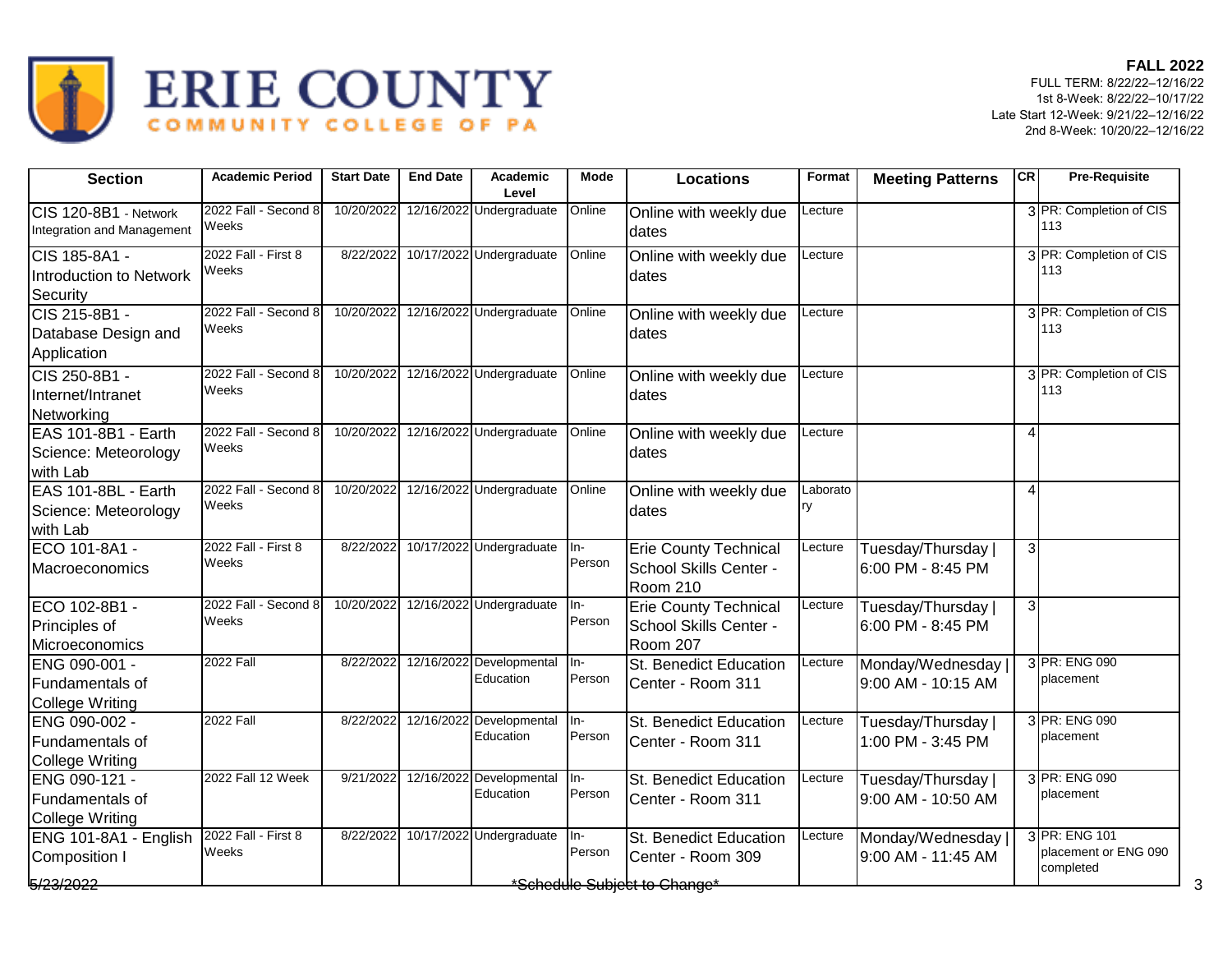

| <b>Section</b>                                               | <b>Academic Period</b>        | <b>Start Date</b> | <b>End Date</b> | Academic<br>Level        | <b>Mode</b>              | <b>Locations</b>                                                   | Format  | <b>Meeting Patterns</b>                 | <b>CR</b>      | <b>Pre-Requisite</b>                               |
|--------------------------------------------------------------|-------------------------------|-------------------|-----------------|--------------------------|--------------------------|--------------------------------------------------------------------|---------|-----------------------------------------|----------------|----------------------------------------------------|
| ENG 101-8A2 - English<br><b>Composition I</b>                | 2022 Fall - First 8<br>Weeks  | 8/22/2022         |                 | 10/17/2022 Undergraduate | In-<br>Person            | St. Benedict Education<br>Center - Room 311                        | Lecture | Monday/Wednesday<br>1:00 PM - 3:45 PM   |                | 3 PR: ENG 101<br>placement or ENG 090<br>completed |
| ENG 101-8A3 - English<br>Composition I                       | 2022 Fall - First 8<br>Weeks  | 8/22/2022         |                 | 10/17/2022 Undergraduate | Online                   | Online with weekly due<br>dates                                    | Lecture |                                         |                | 3 PR: ENG 101<br>placement or ENG 090<br>completed |
| ENG 101-8B2 - English<br>Composition I                       | 2022 Fall - Second 8<br>Weeks | 10/20/2022        |                 | 12/16/2022 Undergraduate | In-<br>Person            | <b>Erie County Technical</b><br>School Skills Center -<br>Room 207 | Lecture | Monday/Wednesday<br>6:00 PM - 8:45 PM   |                | 3 PR: ENG 101<br>placement or ENG 090<br>completed |
| <b>ENG 110-8A1 - Oral</b><br><b>Communication</b>            | 2022 Fall - First 8<br>Weeks  | 8/22/2022         |                 | 10/17/2022 Undergraduate | $\overline{I}$<br>Person | <b>St. Benedict Education</b><br>Center - Room 309                 | Lecture | Monday/Wednesday<br>1:00 PM - 3:45 PM   | $\mathbf{3}$   |                                                    |
| <b>ENG 110-8B1 - Oral</b><br>Communication                   | 2022 Fall - Second 8<br>Weeks | 10/20/2022        |                 | 12/16/2022 Undergraduate | Online                   | Online with weekly due<br>dates                                    | Lecture |                                         | $\overline{3}$ |                                                    |
| <b>IENT 110-121 -</b><br>Fundamentals of<br>Entrepreneurship | 2022 Fall 12 Week             | 9/21/2022         |                 | 12/16/2022 Undergraduate | Online                   | Online with weekly due<br>dates                                    | Lecture |                                         | $\overline{3}$ |                                                    |
| <b>IENT 110-81A -</b><br>Fundamentals of<br>Entrepreneurship | 2022 Fall - First<br>8 Weeks  | 8/22/2022         |                 | 10/17/2022 Undergraduate | $In-$<br>Person          | Corry Hi Ed - Room 200 Lecture                                     |         | Tuesday/Thursday  <br>6:00 PM - 8:45 PM | $\overline{3}$ |                                                    |
| ENT 110-8A2 -<br>Fundamentals of<br>Entrepreneurship         | 2022 Fall - First 8<br>Weeks  | 8/22/2022         |                 | 10/17/2022 Undergraduate | Online                   | Online with weekly due<br>dates                                    | Lecture |                                         | 3              |                                                    |
| ENT 120-8B1 -<br>Entrepreneurial<br>Marketing                | 2022 Fall - Second 8<br>Weeks | 10/20/2022        |                 | 12/16/2022 Undergraduate | Online                   | Online with weekly due<br>dates                                    | _ecture |                                         | 3              |                                                    |
| ENT 140-8A1 -<br><b>Business Plan</b><br>Development         | 2022 Fall - First 8<br>Weeks  | 8/22/2022         |                 | 10/17/2022 Undergraduate | Online                   | Online with weekly due<br>dates                                    | Lecture |                                         | $\overline{3}$ |                                                    |
| FYE 101-8A1 - First<br>Year Experience                       | 2022 Fall - First 8<br>Weeks  | 8/22/2022         |                 | 10/17/2022 Undergraduate | In-<br>Person            | <b>St. Benedict Education</b><br>Center - Room 306                 | Lecture | Monday/Wednesday<br>9:00 AM - 11:45 AM  | $\mathbf{3}$   |                                                    |
| FYE 101-8A2 - First<br>Year Experience                       | 2022 Fall - First 8<br>Weeks  | 8/22/2022         |                 | 10/17/2022 Undergraduate | $In-$<br>Person          | <b>Erie County Technical</b><br>School Skills Center -<br>Room 208 | Lecture | Monday/Wednesday<br>6:00 PM - 8:45 PM   | $\mathbf{3}$   |                                                    |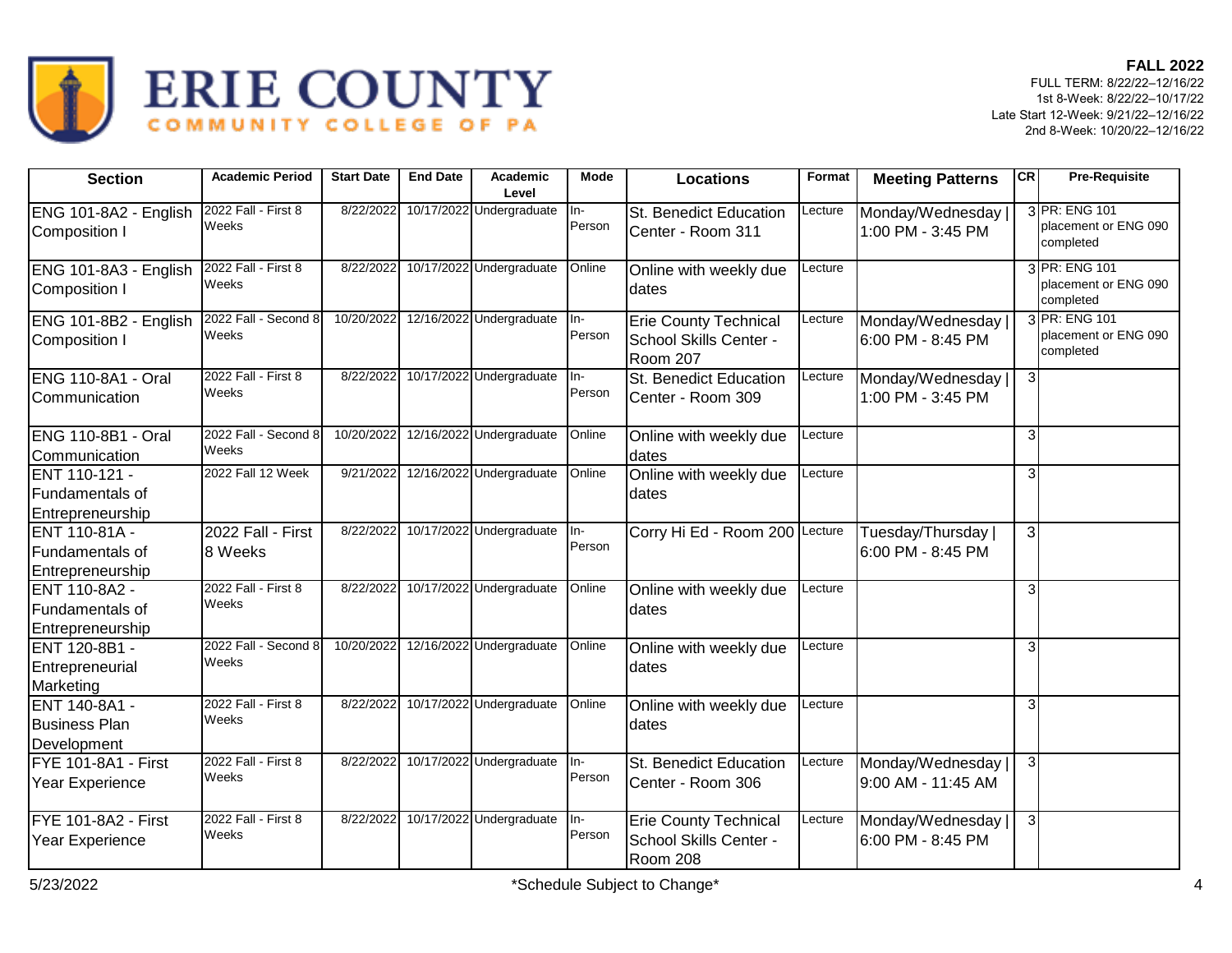

| <b>Section</b>                                | <b>Academic Period</b>           | <b>Start Date</b> | <b>End Date</b> | Academic<br>Level                         | Mode                       | <b>Locations</b>                                                   | Format  | <b>Meeting Patterns</b>                   | <b>CR</b>               | <b>Pre-Requisite</b>                               |
|-----------------------------------------------|----------------------------------|-------------------|-----------------|-------------------------------------------|----------------------------|--------------------------------------------------------------------|---------|-------------------------------------------|-------------------------|----------------------------------------------------|
| FYE 101-8A4 - First<br>Year Experience        | 2022 Fall - First 8<br>Weeks     | 8/22/2022         |                 | 10/17/2022 Undergraduate                  | Online                     | Online with weekly due<br>dates                                    | Lecture |                                           | 3                       |                                                    |
| FYE 101-8B1 - First<br>Year Experience        | 2022 Fall - Second 8<br>Weeks    | 10/20/2022        |                 | 12/16/2022 Undergraduate                  | $In-$<br>Person            | St. Benedict Education<br>Center - Room 307                        | Lecture | Tuesday/Thursday<br>6:00 PM - 8:45 PM     | зI                      |                                                    |
| FYE 101-8B2 - First<br>Year Experience        | 2022 Fall - Second 8<br>Weeks    | 10/20/2022        |                 | 12/16/2022 Undergraduate                  | Online                     | Online with weekly due<br>dates                                    | Lecture |                                           | $\overline{\mathbf{3}}$ |                                                    |
| FYE 101-8B3 - First<br>Year Experience        | 2022 Fall -<br>Second 8<br>Weeks | 10/20/2022        |                 | 12/16/2022 Undergraduate                  | $In-$<br>Person            | Corry Hi Ed - Room 200 Lecture                                     |         | Tuesday/Thursday<br>6:00 PM - 8:45 PM     | 3 <sup>1</sup>          |                                                    |
| HIS 122-8A1 - Modern<br><b>History</b>        | 2022 Fall - First 8<br>Weeks     | 8/22/2022         |                 | 10/17/2022 Undergraduate                  | $In-$<br>Person            | St. Benedict Education<br>Center - Room 309                        | Lecture | Tuesday/Thursday  <br>6:00 PM - 8:45 PM   | 3 <sup>1</sup>          |                                                    |
| HIS 201-121 - U.S.<br>History to 1865         | 2022 Fall 12 Week                | 9/21/2022         |                 | 12/16/2022 Undergraduate                  | Online                     | Online with weekly due<br>dates                                    | Lecture |                                           | 3                       |                                                    |
| HIS 201-8B1 - U.S.<br>History to 1865         | 2022 Fall - Second 8<br>Weeks    | 10/20/2022        |                 | 12/16/2022 Undergraduate                  | $In-$<br>Person            | St. Benedict Education<br>Center - Room 306                        | Lecture | Monday/Wednesday<br>9:00 AM - 11:45 AM    | 3 <sup>l</sup>          |                                                    |
| MAT 090-001 -<br>Arithmetic<br>Fundamentals   | 2022 Fall                        | 8/22/2022         |                 | 12/16/2022 Developmental<br>Education     | $In-$<br>Person            | <b>St. Benedict Education</b><br>Center - Room 306                 | Lecture | Tuesday/Thursday  <br>10:30 AM - 11:45 AM |                         | 3 PR: MAT 090<br>placement                         |
| MAT 090-002 -<br>Arithmetic<br>Fundamentals   | <b>2022 Fall</b>                 | 8/22/2022         |                 | 12/16/2022 Developmental<br>Education     | Online                     | Online with weekly due<br>dates                                    | Lecture |                                           |                         | 3 PR: MAT 090<br>placement                         |
| MAT 090-8A1 -<br>Arithmetic<br>Fundamentals   | 2022 Fall - First 8<br>Weeks     | 8/22/2022         |                 | 10/17/2022 Developmental<br>Education     | $\overline{\ln}$<br>Person | <b>Erie County Technical</b><br>School Skills Center -<br>Room 208 | Lecture | Tuesday/Thursday  <br>6:00 PM - 8:45 PM   |                         | 3 PR: MAT 090<br>placement                         |
| MAT 090-8B1 -<br>Arithmetic<br>Fundamentals   | 2022 Fall - Second 8<br>Weeks    | 10/20/2022        |                 | 12/16/2022 Developmental In-<br>Education | Person                     | St. Benedict Education<br>Center - Room 301                        | Lecture | Monday/Wednesday<br>1:00 PM - 3:45 PM     |                         | 3 PR: MAT 090<br>placement                         |
| MAT 102-8B1 -<br><b>Mathematical Concepts</b> | 2022 Fall - Second 8<br>Weeks    | 10/20/2022        |                 | 12/16/2022 Undergraduate                  | In-<br>Person              | St. Benedict Education<br>Center - Room 307                        | Lecture | Monday/Wednesday<br>9:00 AM - 11:45 AM    |                         | 3 PR: MAT 102<br>placement or MAT 090<br>completed |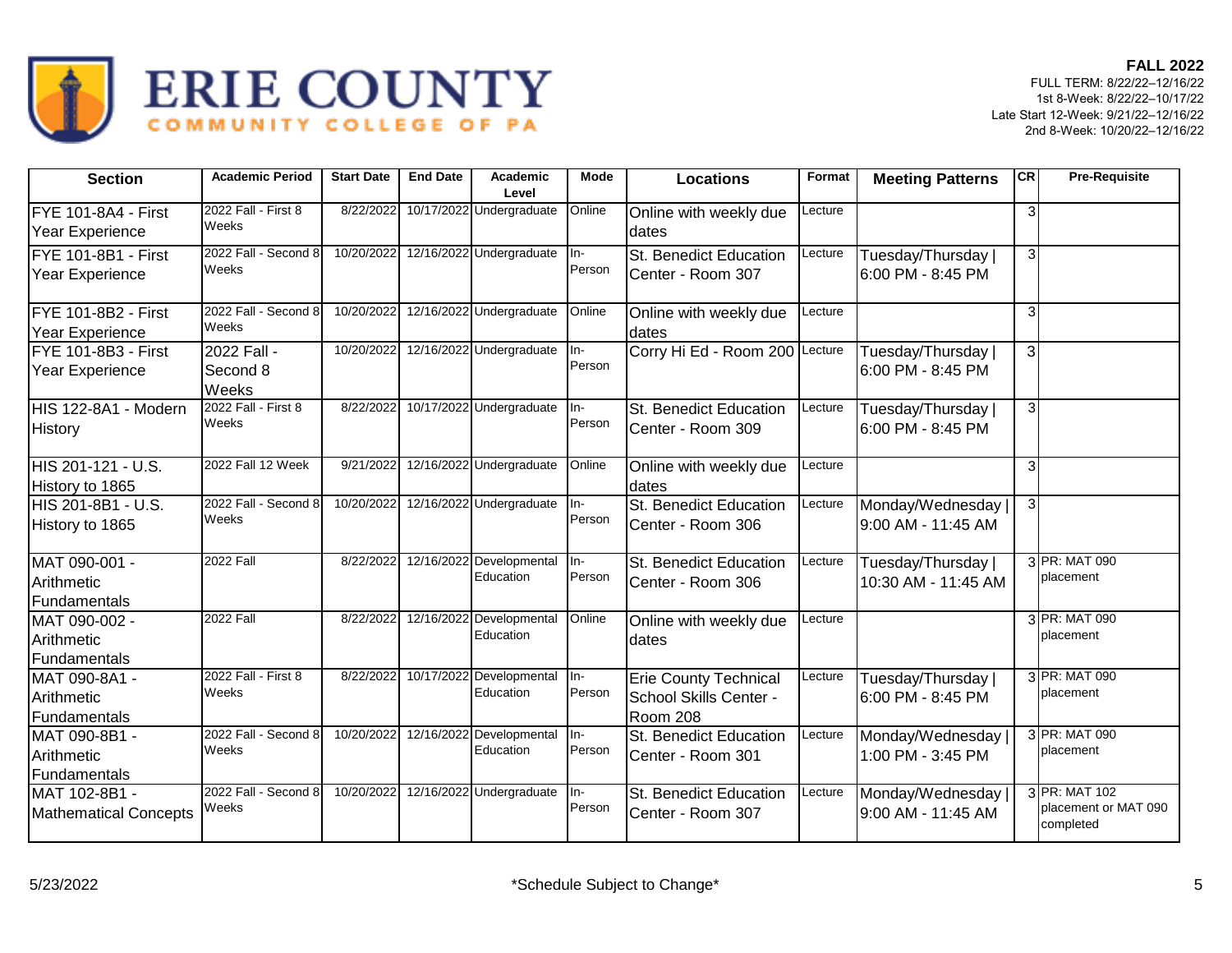

| <b>Section</b>                                                     | <b>Academic Period</b>        | <b>Start Date</b> | <b>End Date</b> | Academic<br>Level                   | <b>Mode</b>     | <b>Locations</b>                                                   | Format  | <b>Meeting Patterns</b>                 | <b>CR</b> | <b>Pre-Requisite</b>                               |
|--------------------------------------------------------------------|-------------------------------|-------------------|-----------------|-------------------------------------|-----------------|--------------------------------------------------------------------|---------|-----------------------------------------|-----------|----------------------------------------------------|
| MAT 102-8B2 -<br><b>Mathematical Concepts</b>                      | 2022 Fall - Second 8<br>Weeks | 10/20/2022        |                 | 12/16/2022 Undergraduate            | Online          | Online with weekly due<br>dates                                    | _ecture |                                         |           | 3 PR: MAT 102<br>placement or MAT 090<br>completed |
| <b>MAT 111-121 - College</b><br>Algebra                            | 2022 Fall 12 Week             | 9/21/2022         |                 | 12/16/2022 Undergraduate            | Online          | Online with weekly due<br>dates                                    | Lecture |                                         |           | 3 PR: MAT 111<br>placement or MAT 090<br>completed |
| MAT 111-8A1 - College<br>Algebra                                   | 2022 Fall - First 8<br>Weeks  | 8/22/2022         |                 | 10/17/2022 Undergraduate            | Online          | Online with weekly due<br>dates                                    | Lecture |                                         |           | 3 PR: MAT 111<br>placement or MAT 090              |
| MAT 111-8B1 - College<br>Algebra                                   | 2022 Fall - Second 8<br>Weeks |                   |                 | 10/20/2022 12/16/2022 Undergraduate | In-<br>Person   | <b>Erie County Technical</b><br>School Skills Center -<br>Room 208 | Lecture | Tuesday/Thursday<br>6:00 PM - 8:45 PM   |           | 3 PR: MAT 111<br>placement or MAT 090<br>completed |
| MAT 202-8A1 -<br>Introduction to Statistics                        | 2022 Fall - First 8<br>Weeks  | 8/22/2022         |                 | 10/17/2022 Undergraduate            | In-<br>Person   | St. Benedict Education<br>Center - Room 303/305                    | Lecture | Tuesday/Thursday<br>6:00 PM - 8:45 PM   |           | 3 PR: MAT 202<br>placement or MAT 090<br>completed |
| MAT 202-8A2 -<br>Introduction to Statistics                        | 2022 Fall - First 8<br>Weeks  | 8/22/2022         |                 | 10/17/2022 Undergraduate            | Online          | Online with weekly due<br>dates                                    | Lecture |                                         |           | 3 PR: MAT 202<br>placement or MAT 090<br>completed |
| MAT 202-8B1 -<br>Introduction to Statistics                        | 2022 Fall - Second 8<br>Weeks | 10/20/2022        |                 | 12/16/2022 Undergraduate            | In-<br>Person   | St. Benedict Education<br>Center - Room 306                        | Lecture | Tuesday/Thursday<br>6:00 PM - 8:45 PM   |           | 3 PR: MAT 202<br>placement or MAT 090<br>completed |
| MUS 114-8B1 - World<br>Music                                       | 2022 Fall - Second 8<br>Weeks | 10/20/2022        |                 | 12/16/2022 Undergraduate            | $In-$<br>Person | St. Benedict Education<br>Center - Room 309                        | Lecture | Monday/Wednesday<br>1:00 PM - 3:45 PM   |           | 3 PR: ENG 101 pre/co-req                           |
| PHL 101-121 -<br>Introduction to<br>Philosophy                     | 2022 Fall 12 Week             | 9/21/2022         |                 | 12/16/2022 Undergraduate            | Online          | Online with weekly due<br>dates                                    | Lecture |                                         | 3         |                                                    |
| PHL 111-121 -<br>Religions of the World                            | 2022 Fall 12 Week             | 9/21/2022         |                 | 12/16/2022 Undergraduate            | Online          | Online with weekly due<br>dates                                    | Lecture |                                         | 3         |                                                    |
| PHL 111-8A1 -<br>Religions of the World                            | 2022 Fall - First 8<br>Weeks  | 8/22/2022         |                 | 10/17/2022 Undergraduate            | In-<br>Person   | St. Benedict Education<br>Center - Room 307                        | Lecture | Tuesday/Thursday  <br>6:00 PM - 8:45 PM | 3         |                                                    |
| POL 112-8A2 -<br>Introduction to<br><b>International Relations</b> | 2022 Fall - First 8<br>Weeks  | 8/22/2022         |                 | 10/17/2022 Undergraduate            | Online          | Online with weekly due<br>dates                                    | _ecture |                                         | 3         |                                                    |
| POL 203-8B1 - Survey<br><b>Qf-Amarigan Politics</b>                | 2022 Fall - Second 8<br>Weeks | 10/20/2022        |                 | 12/16/2022 Undergraduate            | Online          | Online with weekly due<br>*Schedule Subiekter Schangs*             | _ecture |                                         | 3         | 6                                                  |